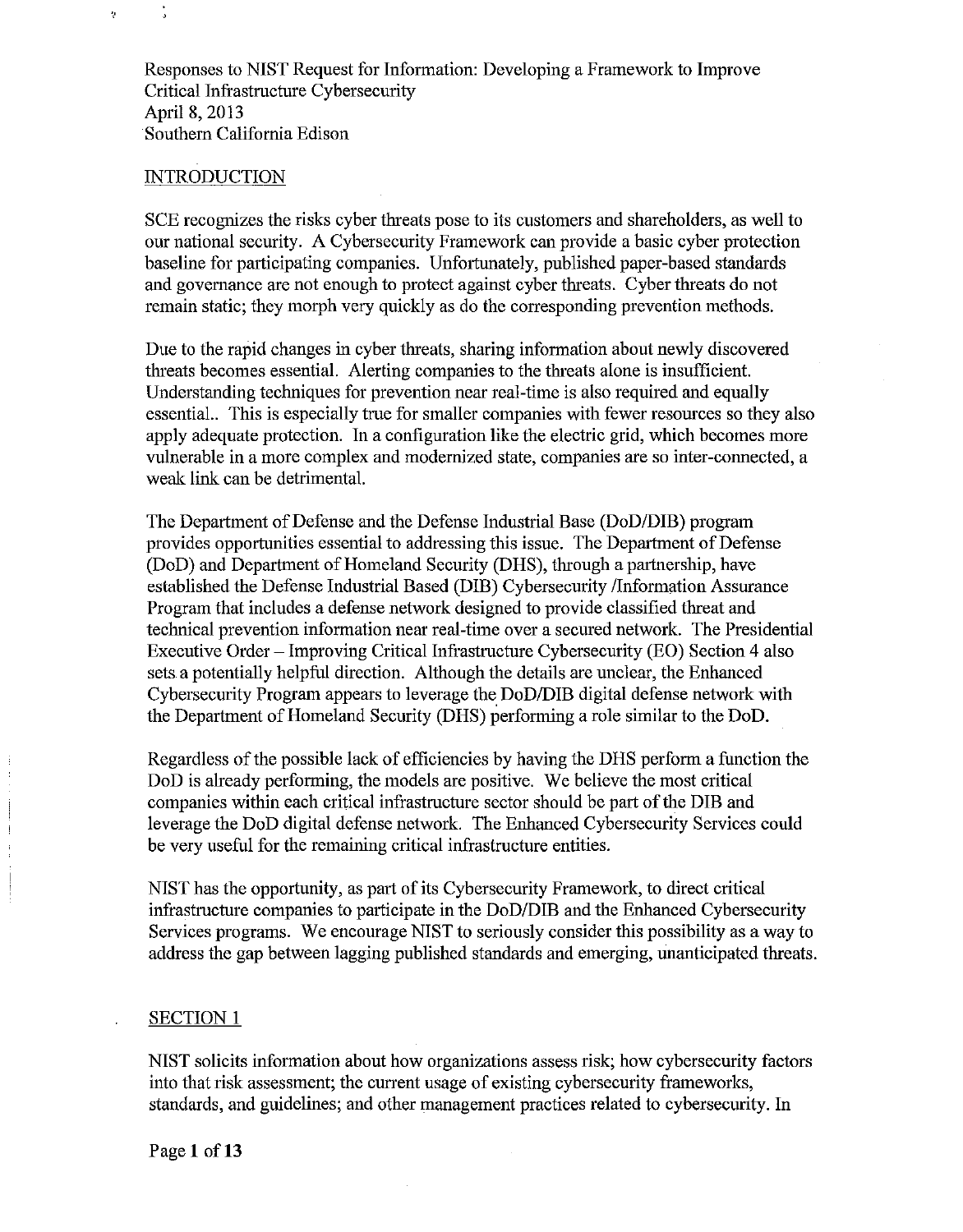April 8, 2013

Southern California Edison

addition, NIST is interested in understanding whether particular frameworks, standards, guidelines, and/or best practices are mandated by legal or regulatory requirements and the challenges organizations perceive in meeting such requirements. This will assist in NIST's goal of developing a Framework that includes and identifies common practices across sectors.

- 1. What do organizations see as the greatest challenges in improving cybersecurity practices across critical infrastmcture?
	- Ensuring alignment amongst the federal entity jurisdictions, and then ensuring alignment between federal and state regulatory environments. Being subject to multiple regulatory regimes (federal, state, local) can create investment conflicts and operational. Satisfying multiple governing bodies can become so complex that cyber defenses are actually degraded.
	- Managing cybersecurity in a complex and interdependent environment. The electric grid is complex with many entry points requiring cybersecurity safeguards; the complexity is increased exponentially when sector interdependencies are considered. One sector's vulnerability can impact another sector due to the operational interdependencies.
	- Establishing metrics for evaluating cybersecurity effectiveness.
	- Standardizing vendor products with security features and assurance mechanisms that are interoperable.
	- Near real-time information sharing of threats and prevention techniques between government and private sectors.
- 2. What do organizations see as the greatest challenges in developing a cross-sector standards-based Framework for critical infrastructure?
	- Ensuring the framework is not overly prescriptive. A common cybersecurity framework that supports multiple sectors is possible if goals are targeted and the framework is not too prescriptive. Critical assets vary greatly across sectors, as do the protection solutions; in addition, flexibility is required for quick adaptation to new threats.
	- Acknowledging the framework can only be a baseline. A cross-sector framework will result in the lowest-common-denominator being applied. This becomes a baseline, and should not be confused with what is actually required in the various sectors for sufficient protection.
	- Standards conflicts. Resolution of conflicts amongst standards bodies at federal, state, and local levels is required for an effective approach.
- 3. Describe your organization's policies and procedures governing risk generally and cybersecurity risk specifically. How does senior management communicate and oversee these policies and procedures?
	- SCE maintains a formal set of risk management and cybersecurity policies and standards that apply to the enterprise.

Page 2 of 13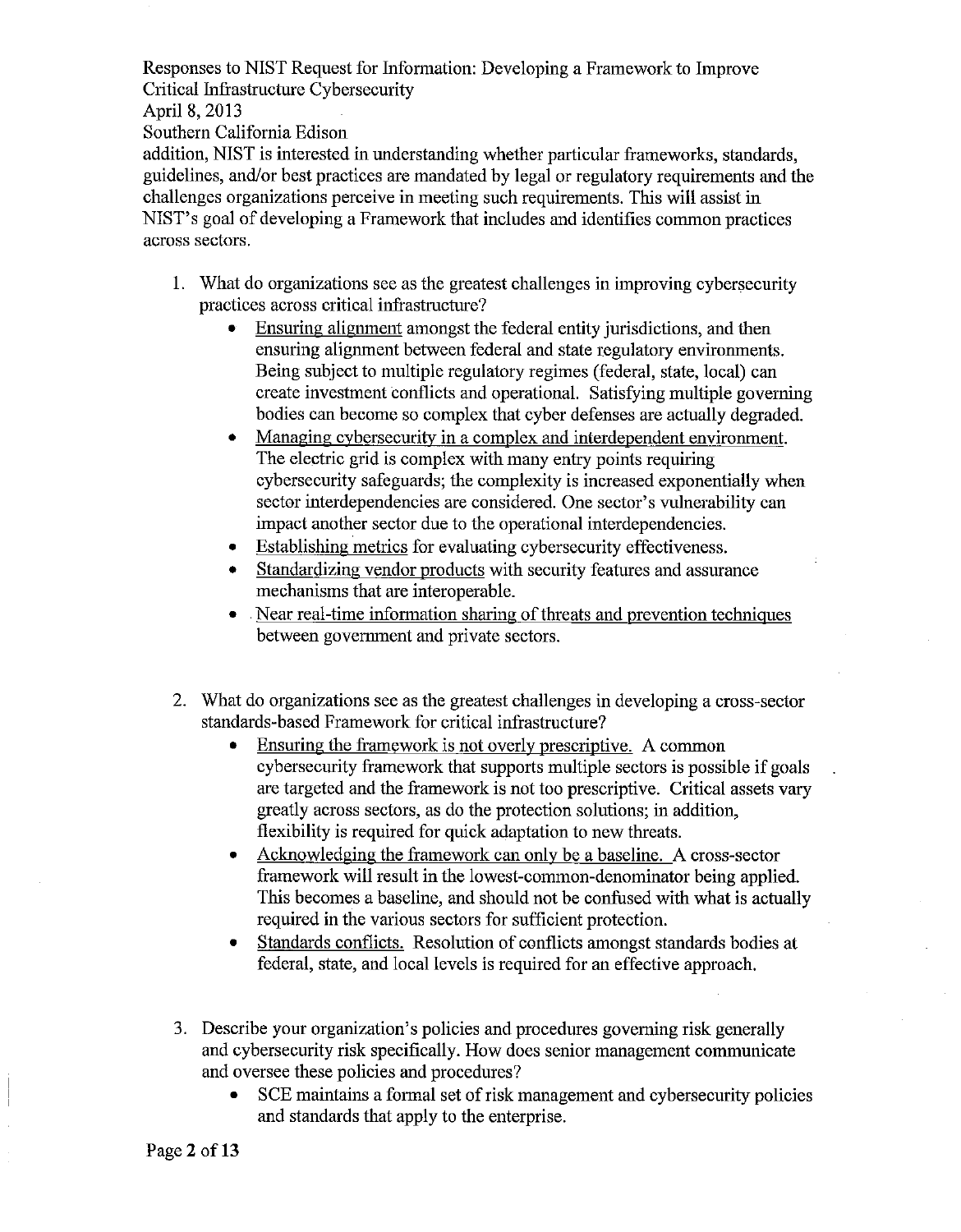April 8, 2013

Southern California Edison

- o The policies and standards are reviewed regularly and ratified at the executive level.
- o Policy communication follows a standard approach, whether cyber related or not.
- o Policies are posted on our intranet, awareness messages are created and shared, and policies are shared in various forums for better dissemination.
- o Formal govemance processes and teams address policy compliance and exception management.
- Procedures are developed at an operational level. Communication and deployment varies depending on the procedure.
- 4. Where do organizations locate their cybersecurity risk management program/office?
	- A dedicated cybersecurity organization is led by the Director of Cybersecurity, an executive manager reporting to the CIO. Additional cybersecurity responsibilities are distributed across a multitude of departments and roles. EIX's Audit Committee and Board of Directors are regularly briefed on the cybersecurity risk environment and mitigating strategies, any significant developments, and how the cybersecurity program is responding. Finally, SCE's Director of NERC Compliance and personnel in the NERC Compliance Program office also collaborate with the cybersecurity organization on related cybersecurity issues as they apply to NERC CIP standards.
	- Recently a Cybersecurity Oversight Committee was formed to report to the Board of Directors. The Director of Cybersecurity reports to the Cybersecurity Oversight Committee, which is chaired by the Chairman of the Board.
- 5. How do organizations define and assess risk generally and cybersecurity risk specifically?

Please see Section 1, #6 below.

- 6. To what extent is cybersecurity risk incorporated into organizations' overarching enterprise risk management?
	- SCE's overall risk assessment approach identifies cybersecurity as one significant risk area. SCE's Cybersecurity program works with SCE's Enterprise Risk Management program.
	- Within the Cybersecurity program, SCE maintains a standard cybersecurity risk assessment methodology, and has a trained team that conducts risk assessments in a consistent manner.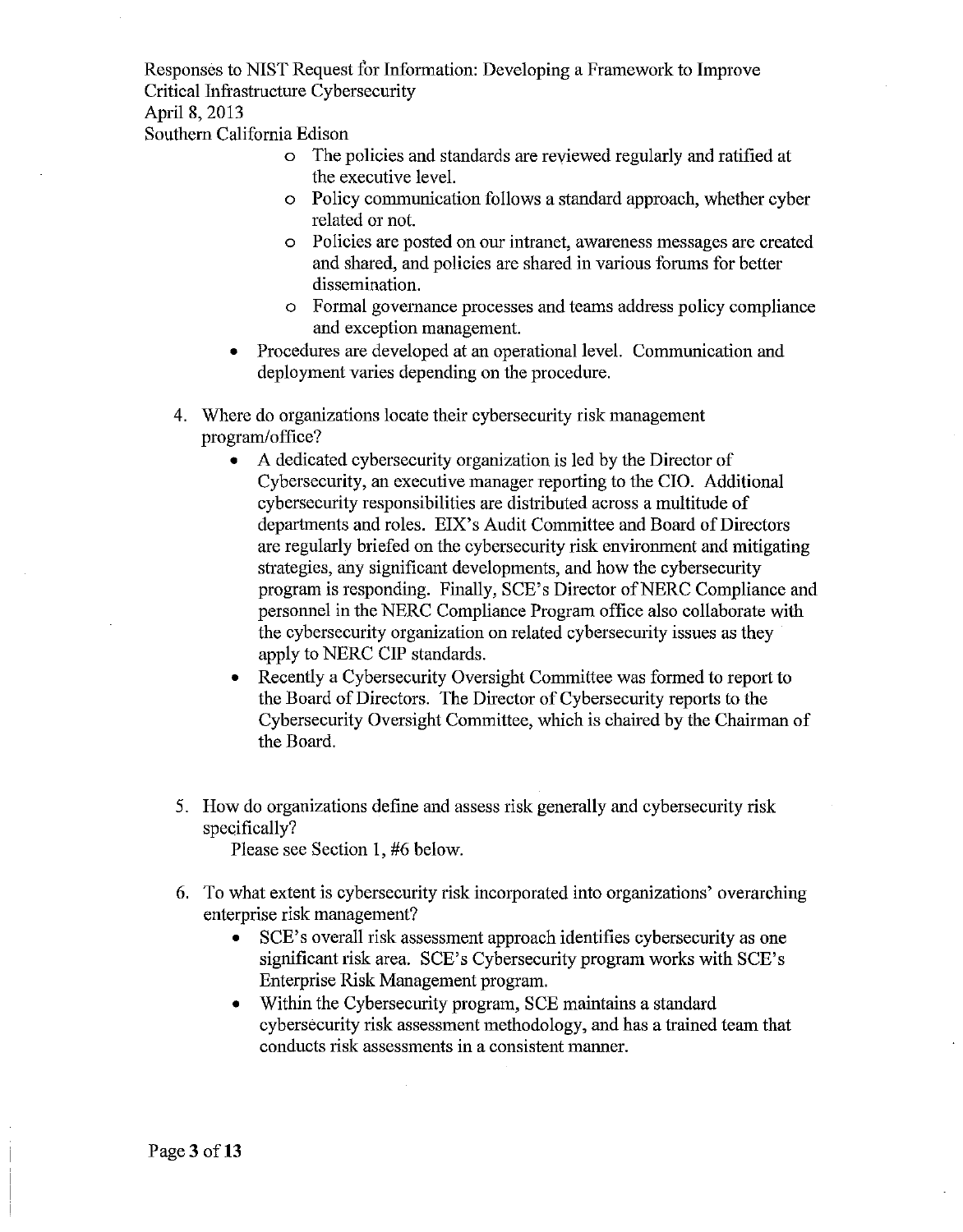April 8, 2013

Southern California Edison

- 7. What standards, guidelines, best practices, and tools are organizations using to understand, measure, and manage risk at the management, operational, and technical levels?
	- SCE has developed a Risk Assessment Methodology (RAM) that adopts NIST 800-39- Managing Information Security Risk. RAM currently includes SCE internal cybersecurity policies, standards and data classification. Audits and third party reviews also help assess and manage risks. The Cybersecurity program manages identified risks and the solutions required to mitigate the risks.
- 8. What are the current regulatory and regulatory reporting requirements in the United States (e.g. local, state, national, and other) for organizations relating to cybersecurity?

SCE is subject to the following regulatory reporting requirements;

- Federal Energy Regulatory Commission (FERC)/North America Electric Reliability Corporation (NERC) Critical Infrastructure Protection (CIP) Reliability Standards
	- o CIP-002-3 Critical Cyber Asset Identification
	- o CIP-003-3 Security Management Controls
	- o CIP-004-3 Personnel and Training
	- o CIP-005-3a Electronic Security Perimeter(s)
	- o CIP-006-3c Physical Security of Critical Cyber Assets
	- o CIP-007-3 Systems Security Management
	- o CIP-008-3 Incident Reporting and Response Planning
	- o CIP-009-3 Recovery Plans for Critical Cyber Assets
- NERC Communications (COM) standards
	- $\circ$  COM-001-1 Telecommunication: R2.  $\sim$  alarm, test and/or actively monitor vital telecommunications facilities
	- $\circ$  COM-002-2 Communications and Coordination: R1.  $\sim$ communications (voice and data links) shall be staffed and available for addressing a real-time emergency condition
- Nuclear Regulatory Commission (NRC) 10 CFR 73.54
- California Public Utilities Commission (CPUC) Smart Grid Data Privacy, 15/15 Rule
- Federal Trade Commission (FTC)
- Other regulatory requirements that SCE is subject to, but are not "critical" to the safe operation and reliability of the bulk power system, include:
	- o Sarbanes-Oxley
	- o Payment Card Industry
	- o Health Insurance Portability Accounting Act
	- o California Civil Code§ 1798.29(a)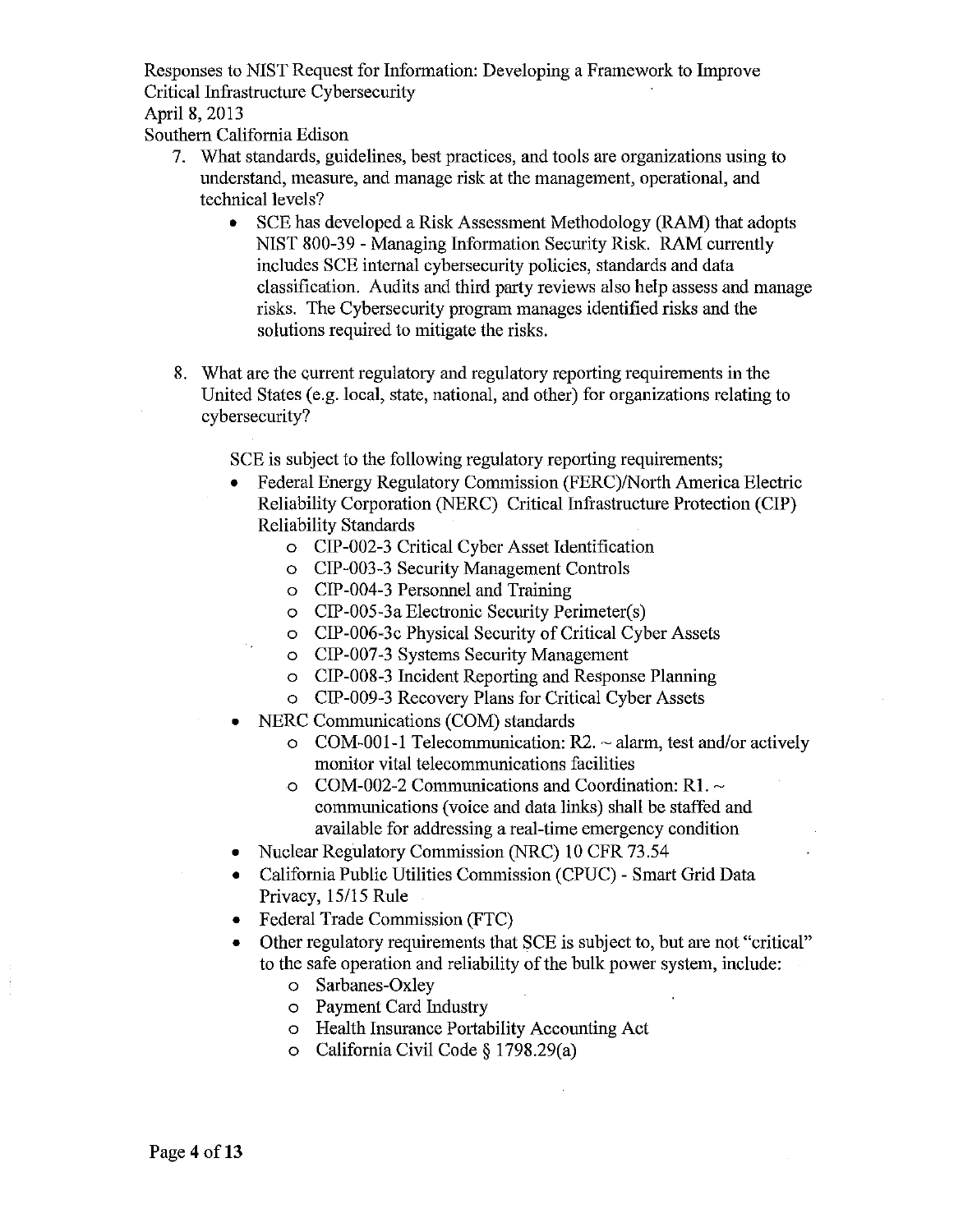April 8, 2013

Southern California Edison

- 9. What organizational critical assets are interdependent upon other critical physical and information infrastructures, including telecommunications, energy, financial services, water, and transportation sectors?
	- The SCADA and Energy Management System (EMS) environments and their supporting network infrastructures are critical assets in the energy sector.
	- The distribution of electricity to users is dependent on power generation  $(e.g., hydro, nuclear, natural gas)$  and transmission, all of which must remain in balance across the grid network.
	- Hydro generation is dependent on water and dams
	- Telecommunications is essential for electric power operational activities, from voice communications to information transmission about the grid stability
	- Crew mobilization depends on transportation to reach many of the assets spread across the territory.
	- The below diagram nicely illustrates interdependencies. The complete accuracy could be debated, but this is a helpful start to understanding the electric power interdependencies and complexities.



Rinaldi, S.M., Peerenboom, J.P., & Kelly, T. K. (2001). Indentifying, Understanding, and Analyzing Critical Infrastructure Interdependencies. *IEEE Control Systems Magazine,* p. 14. Retrieved from http://ieeexplore.ieee.org/xpls/abs all.jsp?arnumber=969131&tag=1

I0. What performance goals do organizations adopt to ensure their ability to provide essential services while managing cybersecurity risk?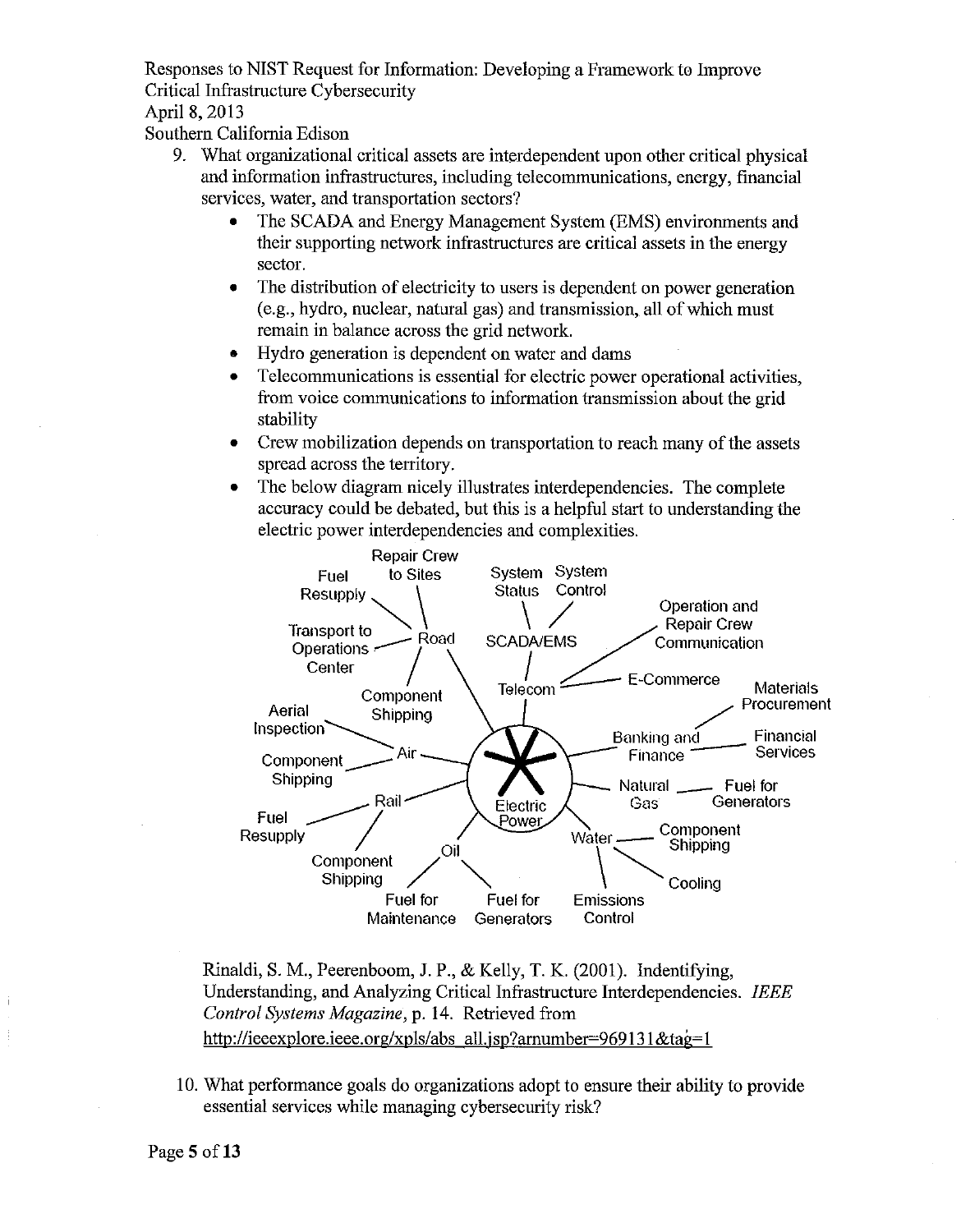April 8, 2013

Southern California Edison

- For quite a few years, SCE has defined specific goals related to enhancing cybersecmity. The cybersecurity goals have been balanced with other operational goals through a robust process. SCE continues to address cybersecurity goals through the Enterprise Risk Management program and processes.
- 11. If your organization is required to report to more than one regulatory body, what information does your organization report and what has been your organization's reporting experience?
	- NERC CIP Reliability Standards
		- o Annual Self-certification report for NERC standards
		- o Annual Technical Feasibility Exceptions status report for NERC CIP standards
		- o As needed, self-report for potential noncompliance with NERC standards
		- o As needed, Technical Feasibility Exceptions for assets that do not comply with technical/specific technical requirements in NERC standards
	- NRC
		- o 10 CFR 73.54 For reporting cyber events involving plant systems
		- o NERC EOP-004-1 -For reporting cyber events involving non-plant systems
	- Privacy
		- o SCE's privacy maintenance requirements are governed by three primary regulatory agencies which enforce reporting requirements: Federal Trade Commission (FTC), California Attorney General's Office (CA AG), and the CPUC.
			- The FTC requires an annual "Red Flags" assessment be conducted of the company's controls for the Fair Credit Reporting Act
			- The CA AG requires reporting privacy breaches affecting 500 or more customers
			- The CPUC requires reporting privacy breaches affecting 1000 or more customers, and requires an annual privacy report, as well as triennial security and privacy audits/reports
- 12. What role(s) do or should national/international standards and organizations that develop national/international standards play in critical infrastructure cybersecurity conformity assessment?
	- Establish standards that vendors must adhere to for critical infrastructure protection. Vendors are natmally driven to develop proprietary software, which thwarts opportunities for interoperability on a wide scale.

Page 6 of 13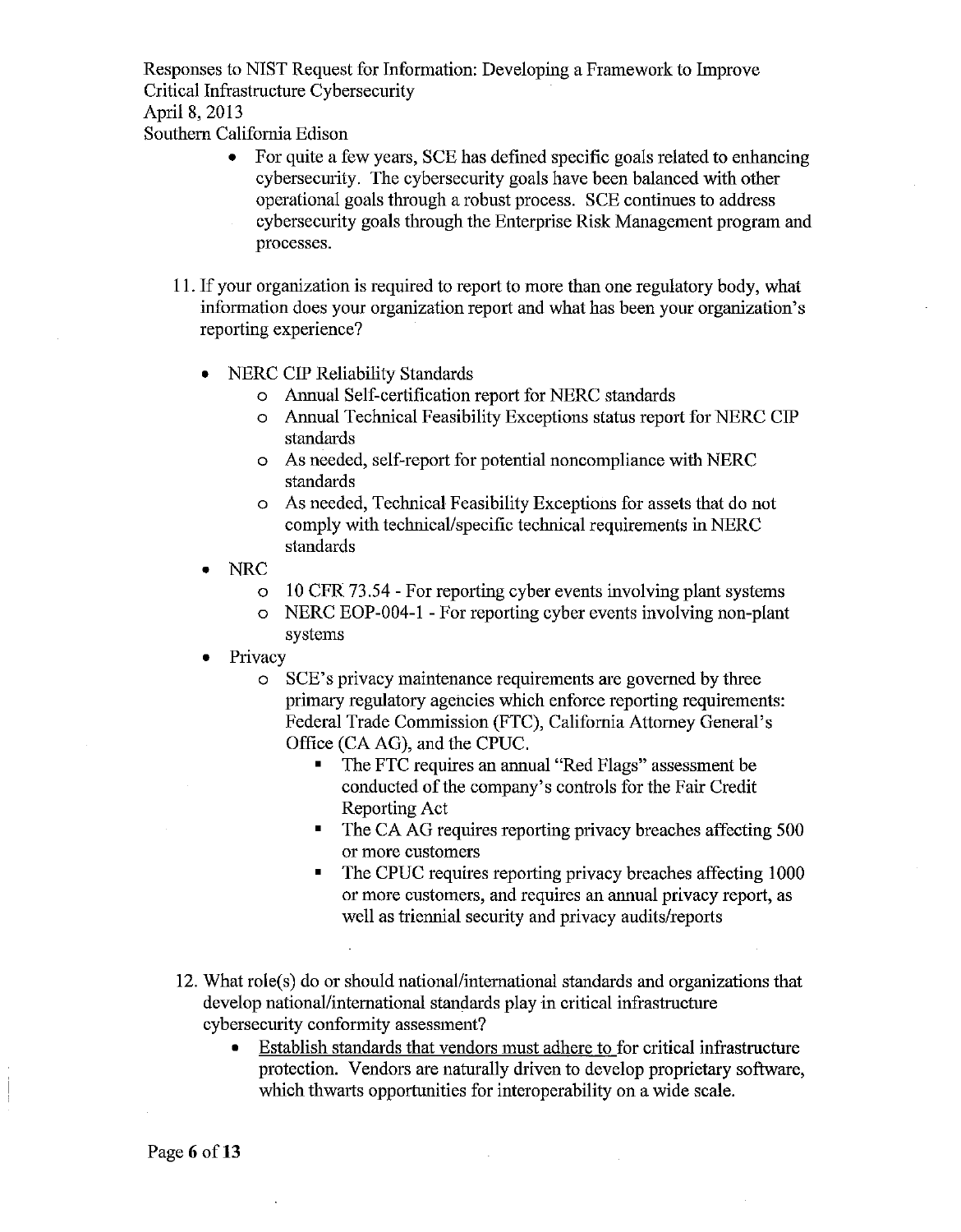April 8, 2013

Southern California Edison

- Work towards eliminating standards conflicts at federal, state, and local levels. The conflicts can (1) inherently introduce more risk due to the complexity that arises, and (2) require additional funding to address redundant requirements.
- Avoid putting unnecessary requirements on a specific sector if sufficient standards already exist, or allow one set of standards to suffice as framework participation. For example, NERC standards currently exist for the electric sector.
- As part of the Cybersecurity Framework, require companies with critical infrastructure to participate in the DoD/DIB digital defense network and Enhanced Cybersecurity Services program to enhance visibility to real time threat indicators and provide better near real time defenses against cyber threats. What may work best is identifying the more critical companies in each sector to participate directly in the DoD/DIB network and for the remaining companies, require participation in Enhanced Cybersecurity Services. The cost to participate should be nominal to nothing. The broader the participation, the more our national security improves.
- Establish a software-based standard that is military grade and interoperable across the utilitv sectors. Electric grid modernization includes increased grid automation and connectivity, which inherently increases its complexity and vulnerability. This complexity, coupled with the increasing threat of cyber-attacks, requires the deployment of militarygrade cybersecurity solutions to ensure continued grid reliability. Over the past several years, SCE has been developing Common Cybersecurity Services (CCS), based on common services architecture that enables any device in the newly deployed networks to access common services (e.g., cybersecurity, device management, network monitoring, etc.) in utility control centers. Multi-vendor interoperability can be supported through standards enforcement across the architecture, while simultaneously driving down cybersecurity costs.

CCS is designed to implement security mechanisms for enforcing confidentiality, integrity, and availability as security services and policies that protect electronic information, conununication and control systems necessary for the management, operation, and protection of the SCE Smart Grid System of Systems. CCS is specifically designed to satisfy the Smart Grid requirements and standards developed by NERC, NIST, DHS, and DOE as part of the national effort on critical infrastructure and information protection standards as well as Smart Grid standards development.

Industry adoption of a common services architecture that uses software based standards, and meets regulatory requirements as part of a unified approach, would enhance the overall security of the electric grid. CCS can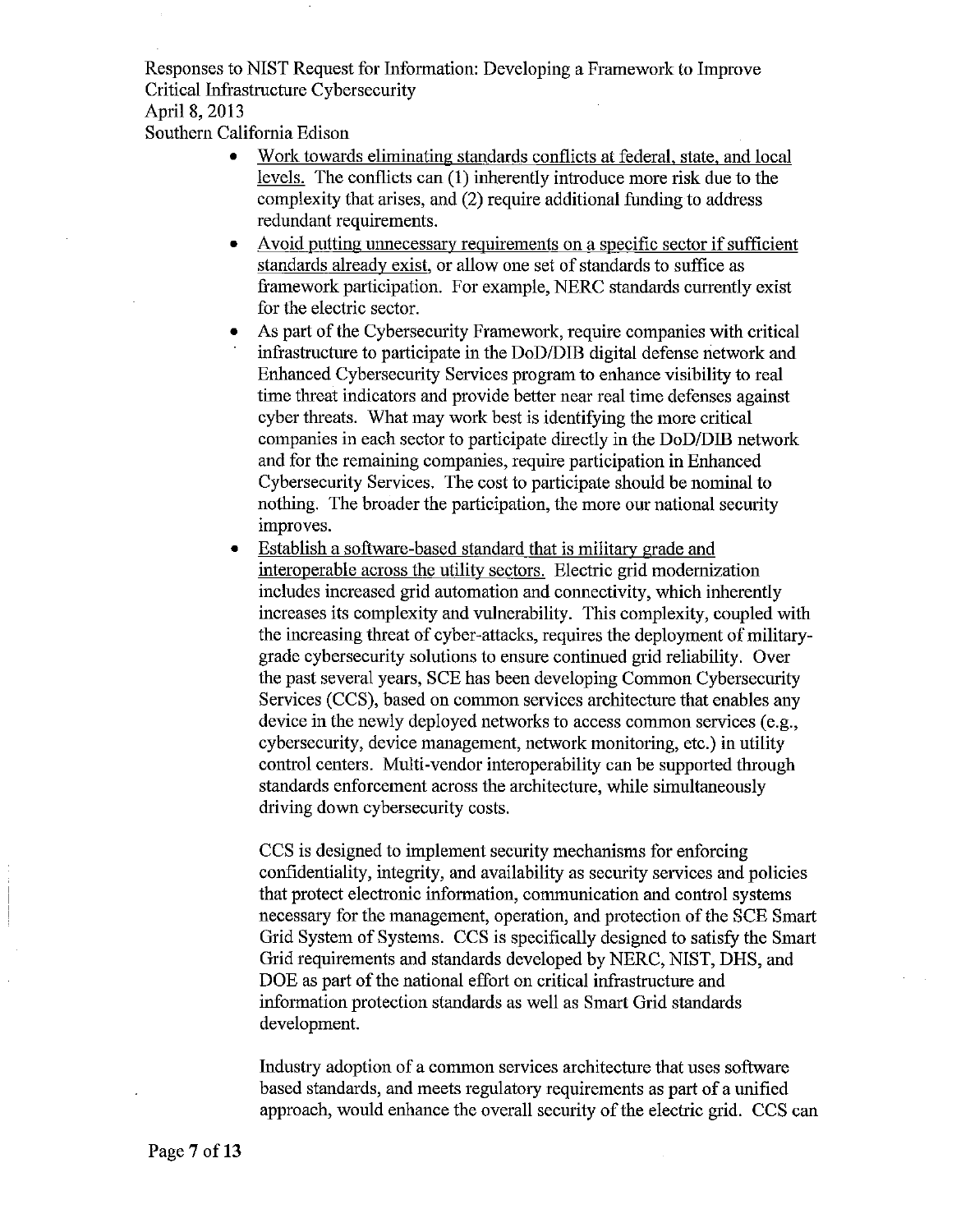Responses to NIST Request for Information: Developing a Framework to Improve Critical Infrastructure Cybersecurity April 8, 2013 Southern California Edison also be extended into other similar industries that use industrial control systems such as oil and gas.

### SECTION<sub>2</sub>

NIST is seeking information on the current usage of these existing approaches throughout industry, the robustness and applicability of these frameworks and standards, and what would encourage their increased usage. Please provide information related to the following:

- 1. What additional approaches already exist? Please refer to EEl's response.
- 2. Which of these approaches apply across sectors? Please refer to EEl's response.
- 3. Which organizations use these approaches?

SCE has adopted, used, and contributed to the development of various industry standards and guidelines which include: NERC CIP, NISTIR 7628, NIST 800-53, NRC CFR 10 73.54, NEI 08-09, and the DOE Risk Management Maturity Model.

4. What, if any, are the limitations of using such approaches?

Using frameworks, standards, and guidelines alone, without a risk management-based approach, does not necessarily achieve security. A combined approach is favorable because federal mandates and corporate business goals can be better aligned.

Some approaches focus on "how," rather than "what" needs to be secure. When standards focus on "how," the implementations can be very costly and inefficient because environments, even within a sector, can be different.

Paper-based standards, as opposed to software-based standards, don't produce certain desired benefits because of the lack of uniformity. Uniformity can offer better interoperability between systems and networks.

- 5. What, if any, modifications could make these approaches more useful?
	- If a company is already adhering to similar standards or is mandated to adopt similar standards (e.g., NERC CIP), allow the adoption of those standards (e.g.,., NERC Reliability Standards) to suffice for purposes of Cybersecurity Framework participation.

 $\ddot{\cdot}$ 

Alignment of state and federal cybersecurity policies, standards, and guidelines may help avoid redundant and overlapping mandates.

Page 8 of 13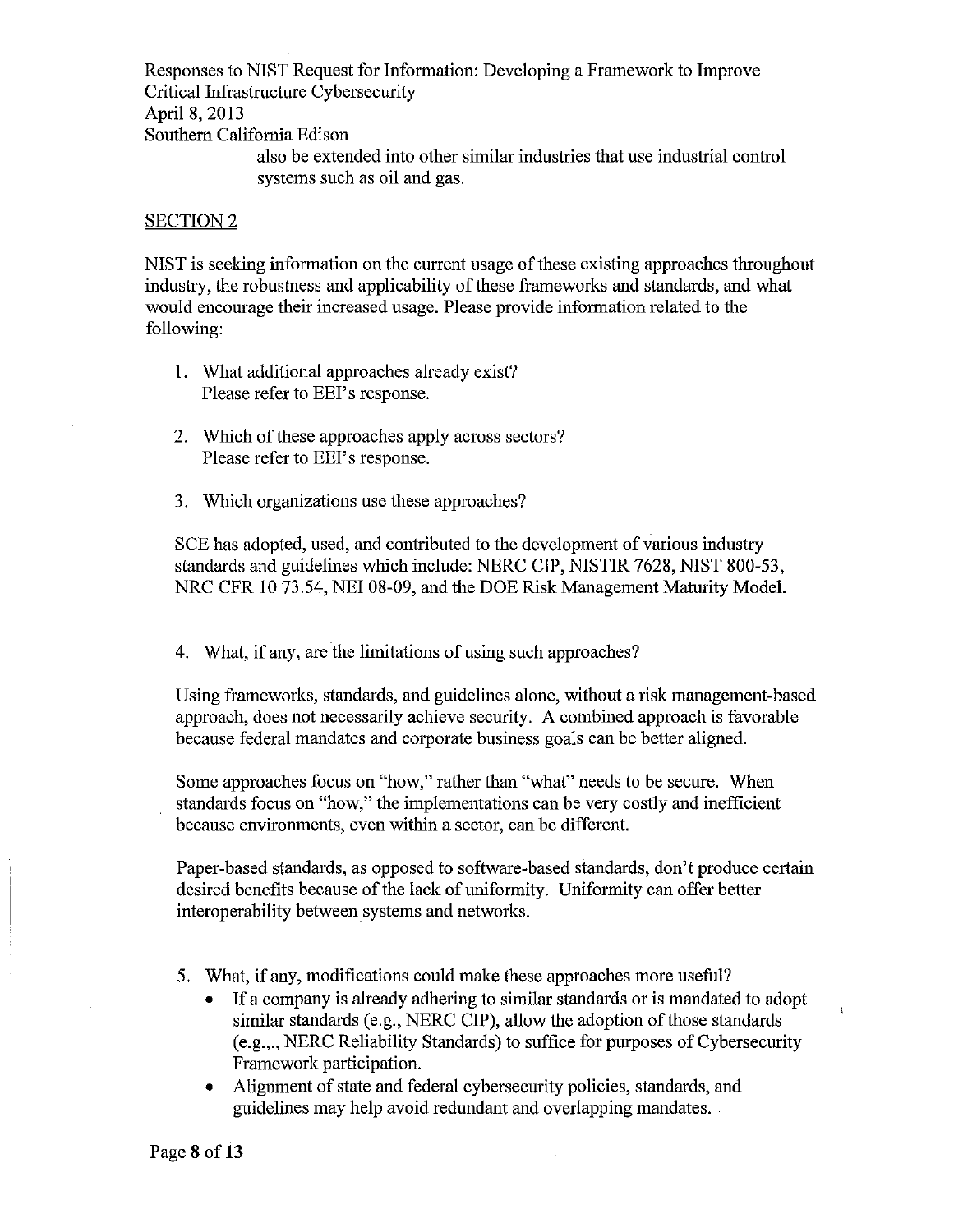April 8, 2013

Southern California Edison

- Where it is important to have standardization across systems and networks, provide software-based standards to improve interoperability, flexibility, and communications. The expense of vendor lock-in can be avoided when standards are set in this manner. SCE has developed a Common Cyber Security solution that provides Department of Defense grade security, which could serve as a software-based standard for the govermnent to provide.
- 6. How do these approaches take into account sector-specific needs?

NERC CIP Reliability Standards are enforceable on the electric energy sector and address the unique concerns and features applicable to the bulk electric system.

- 7. When using an existing framework, should there be a related sector-specific standards development process or voluntary program
	- The electric industry sector is already governed by FERC/NERC mandated and enforceable standards. Sector specific standards should be consistent with the cross sector framework.
	- Paper-based standards take a long time to develop and implement. Cyber threats will always outpace these standards. Refer to Section 1, #12 regarding standards that should be adopted and encouraged.
	- Sector specific standards would have to be sufficiently flexible and not overly prescriptive to allow for innovation of new technologies and rapid adoption of cyber protection.
- 8. What can the role of sector-specific agencies and related sector coordinating councils be in developing and promoting the use of these approaches? Please refer to EEl's response.
- 9. What other outreach efforts would be helpful? Please refer to EEl's response.

## SECTION<sub>3</sub>

NIST is interested in information on the adoption of the following practices as they pertain to critical infrastructure components:

- Separation of business from operational systems;
- Use of encryption and key management;
- Identification and authorization of users accessing systems;
- Asset identification and management;
- Monitoring and incident detection tools and capabilities;
- Incident handling policies and procedures;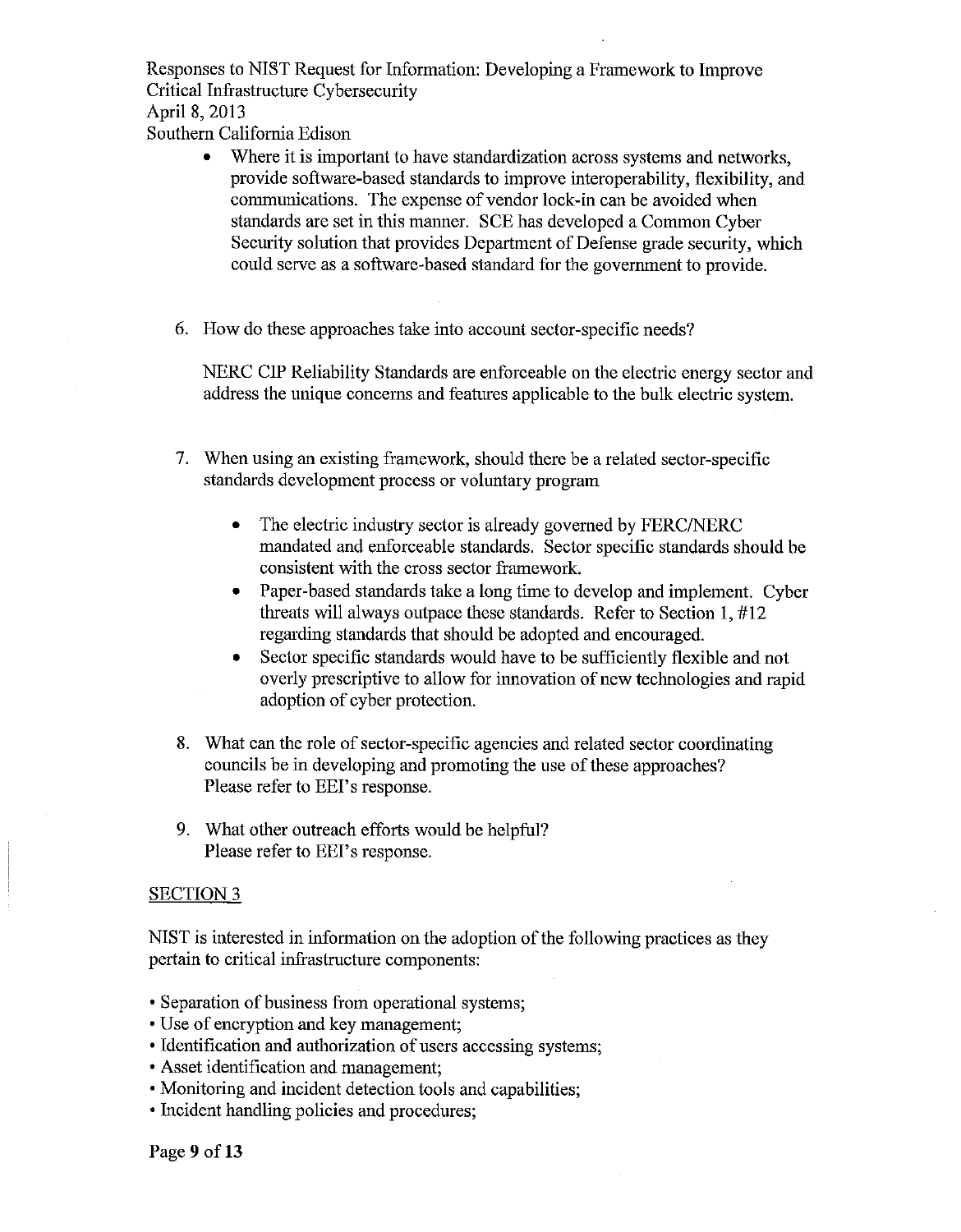# April 8, 2013

Southern California Edison

- Mission/system resiliency practices;
- Security engineering practices;
- Privacy and civil liberties protection.
	- I. Are these practices widely used throughout critical infrastructure and industry?

SCE has an extensive cybersecurity program that covers critical energy management systems and applies a defense-in-depth strategy using the measures and practices in the areas listed above. Similarly, other SCE cybersecurity practices include:

- Threat  $&$  vulnerability analysis
- Cybersecurity Out posting
- Data Protection
- Perimeter Defense
- Interior Defense
- Industrial Control Systems Security (known at SCE as "PSC")
- Nuclear Computer Systems & Network Protection
- Common Cyber Security (CCS) service solution for Smart Grid requirements
- Training and Awareness
- 2. How do these practices relate to existing international standards and practices?

SCE's practices are derived from NIST guidelines. The NIST guidelines are inline with international best practices such as ISO/IEC 27002/17799 which covers a broader industry

3. Which of these practices do commenters see as being the most critical for the secure operation of critical infrastructure?

SCE views cybersecurity as a comprehensive strategy with no single practice being more important than the others. The combined practices work together as a comprehensive defense-in-depth approach. SCE utilizes various solutions and strategies in its cybersecurity program and must ensure that all areas are strong operationally.

Also, practices can be 'designed' into systems, thereby reducing issues and problems that trigger reactive security controls. Separation of business versus operational systems, encryption, identity management, asset id and management, and engineering can all be embedded to some degree into the systems, thereby improving the effectiveness of their respective adoption.

4. Are some of these practices not applicable for business or mission needs within particular sectors?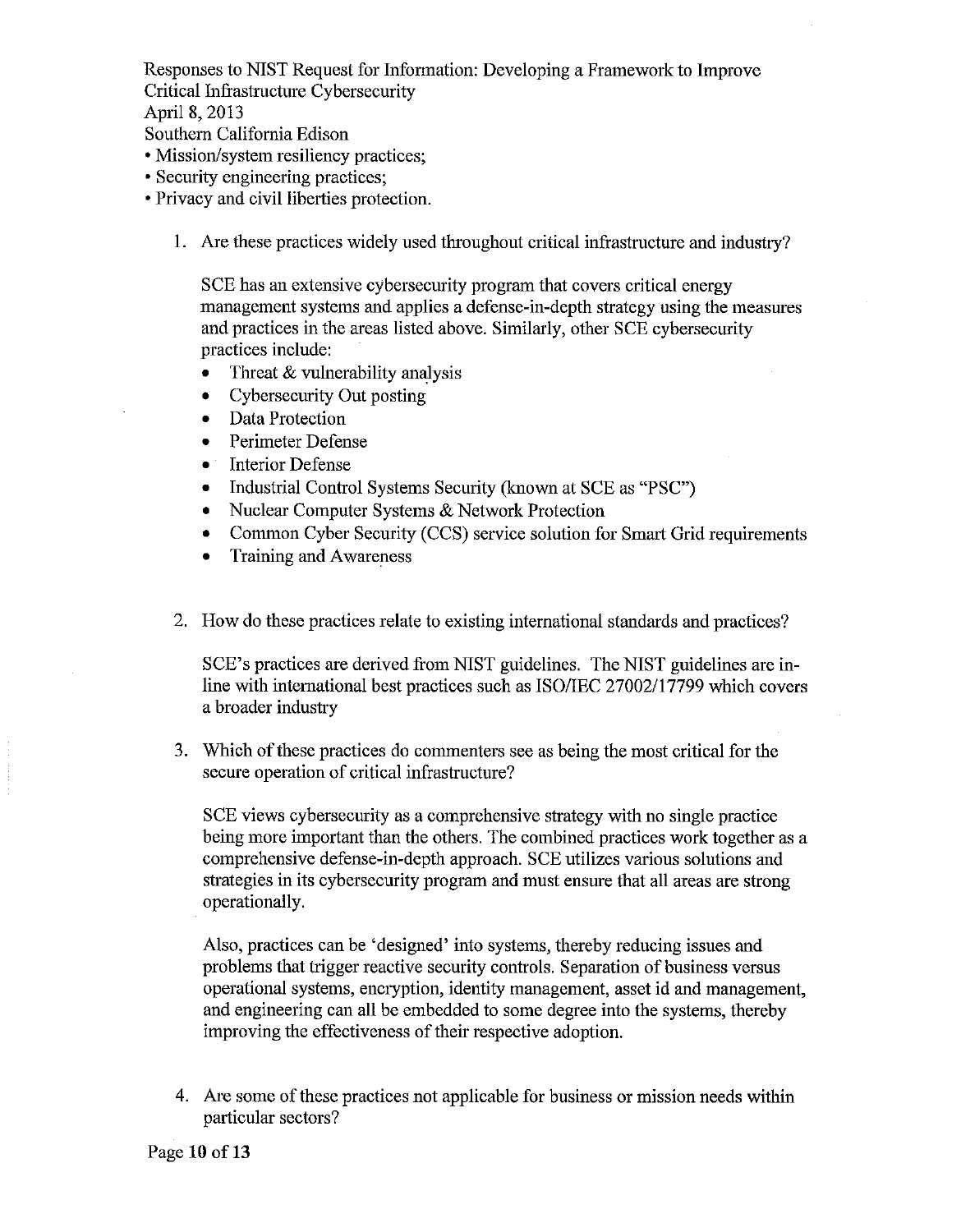Responses to NIST Request for Information: Developing a Framework to Improve Critical Infrastructure Cybersecurity April 8, 2013 Southern California Edison

The stated practices are relevant to any organization interested in providing cybersecurity to its organization. How they are implemented may vary given critical infrastructure sectors are unique. Because inter-dependencies exist amongst sectors for the security and reliability of the grid, some practices may be more or less important.

5. Which of these practices pose the most significant implementation challenge?

Cybersecurity implementations differ from business-to-business and from sectorto-sector. Each poses a unique set of challenges, including implementation, administrative, operational, complexity, and cost.

6. How are standards or guidelines utilized by organizations in the implementation of these practices?

SCE developed its internal cybersecurity policies, standards, and procedures based on a number of industry standards and guidelines (i.e., NERC CIP, NIST 800-53, NIST 800-82, NRC CFR 73.54, NEI 08-09, etc.) for the protection of IT information assets, as well as for the safety and reliability of the bulk electric system.

Using industry guidelines in conjunction with a cyber risk-based management approach will ultimately lead to compliance at the local and federal levels and will provide a baseline of security for the company. Compliance, however, is not always enough for a company's cyber protection. Rapid changes in threats require constant adaptation efforts that go beyond the baseline standards.

 $\mathcal{L}$ 

7. Do organizations have a methodology in place for the proper allocation of business resources to invest in, create, and maintain IT standards?

- SCE has an established Cybersecurity group staffed by certified cybersecurity professionals exclusively dedicated to SCE's cybersecurity program. Responsibilities include the development and on-going maintenance of cybersecurity policies, standards, and practices. Reviews and updates of these policies occur annually. Standards are modified based on threats and regulations.
- In addition, technology standards related to cyber protection are established and governed through an Architecture Review Board process. This helps ensure a standardized method for implementing risk mitigating measures.

Page 11 of 13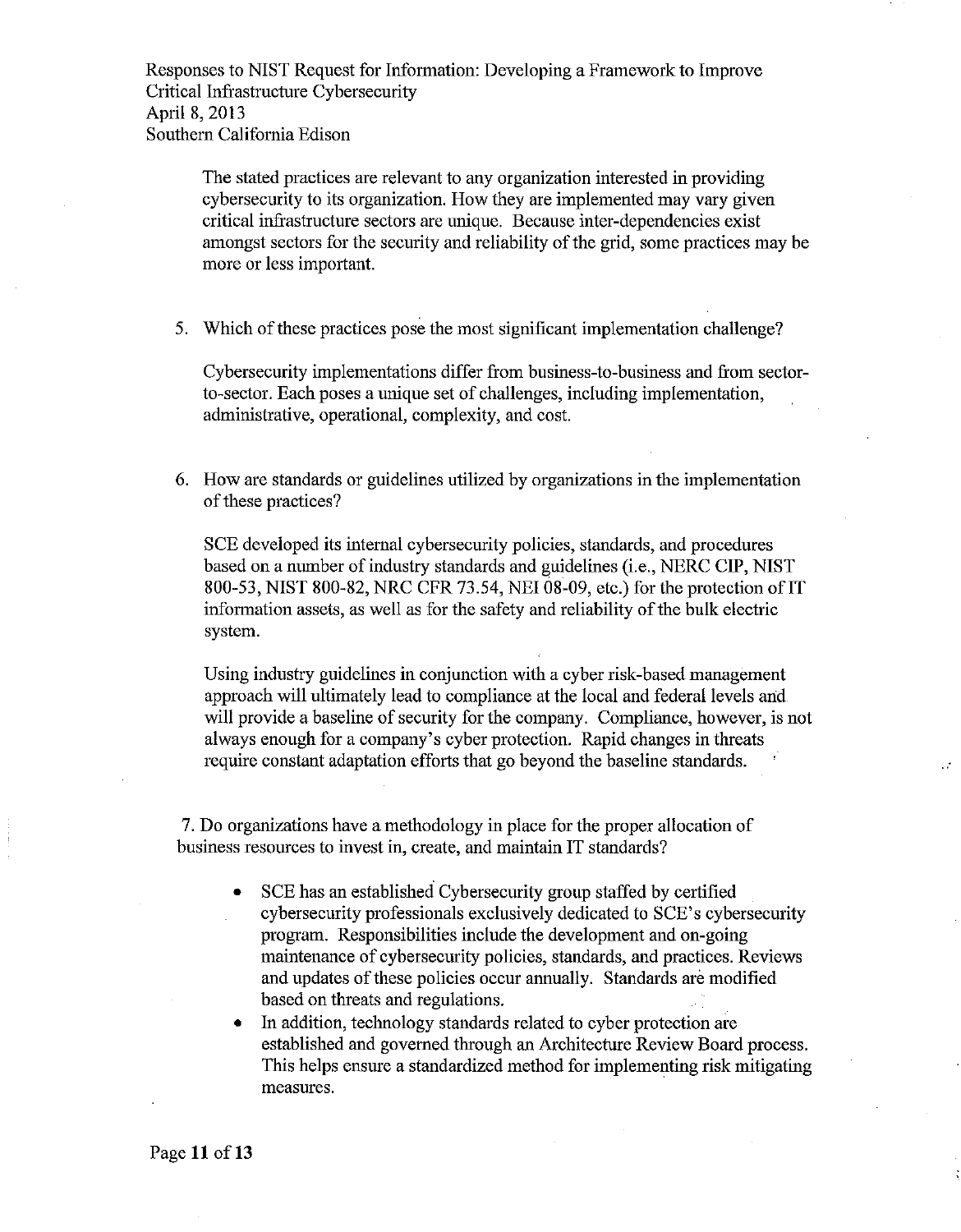Responses to NIST Request for Information: Developing a Framework to Improve Critical Infrastructure Cybersecurity April 8, 2013 Southern California Edison

8. Do organizations have a formal escalation process to address cybersecurity risks that suddenly increase in severity?

- SCE management escalation: SCE has a formal escalation process for real time threats. The Director of Cybersecurity escalates to the CIO, then to the Cybersecurity Oversight Committee if appropriate. The Cybersecurity Oversight Committee reports to the Board of Directors. Escalation can be rapid.
- Threat escalation to external entities: SCE monitors increases in severity of cyber risks and reports threats to ES-ISAC ifBulk Electric power related.
- 9. What risks to privacy and civil liberties do commenters perceive in the application of these practices?
	- Data Privacy risks include:
		- Fraud
		- Personal behavior patterns/appliances used
		- Real time remote surveillance
		- Non-grid commercial uses of data
		- Unauthorized third party access
		- Reselling of consumer data
		- Financial and reputational costs
	- When applying the practices, risks and issues arise related to:
		- Conflicting sector and state specific rules regarding what is defined as
		- Personally Identifiable Information (PII) and who is allowed to obtain the information
		- Non-aggregated PII being made available to the government for data  $\blacksquare$ mining purposes, without customer choice/notification
		- Law enforcement circumvention of the legal request process by obtaining customer information through a national database or other government agency in an effort to obtain PII.
		- Sharing information regarding detected cyber threats, vulnerabilities discovered, and vendors' cyber protection capabilities, which can leave the sharer open to legal ramifications
- I0. What are the international implications of this framework on your global business or in policymaking in other countries?
	- SCE is an investor owned utility, serving more than 14 million customers in the Southern California region. SCE engages with state and federal governments on cybersecurity related legislative and regulatory matters.

Page 12 of 13